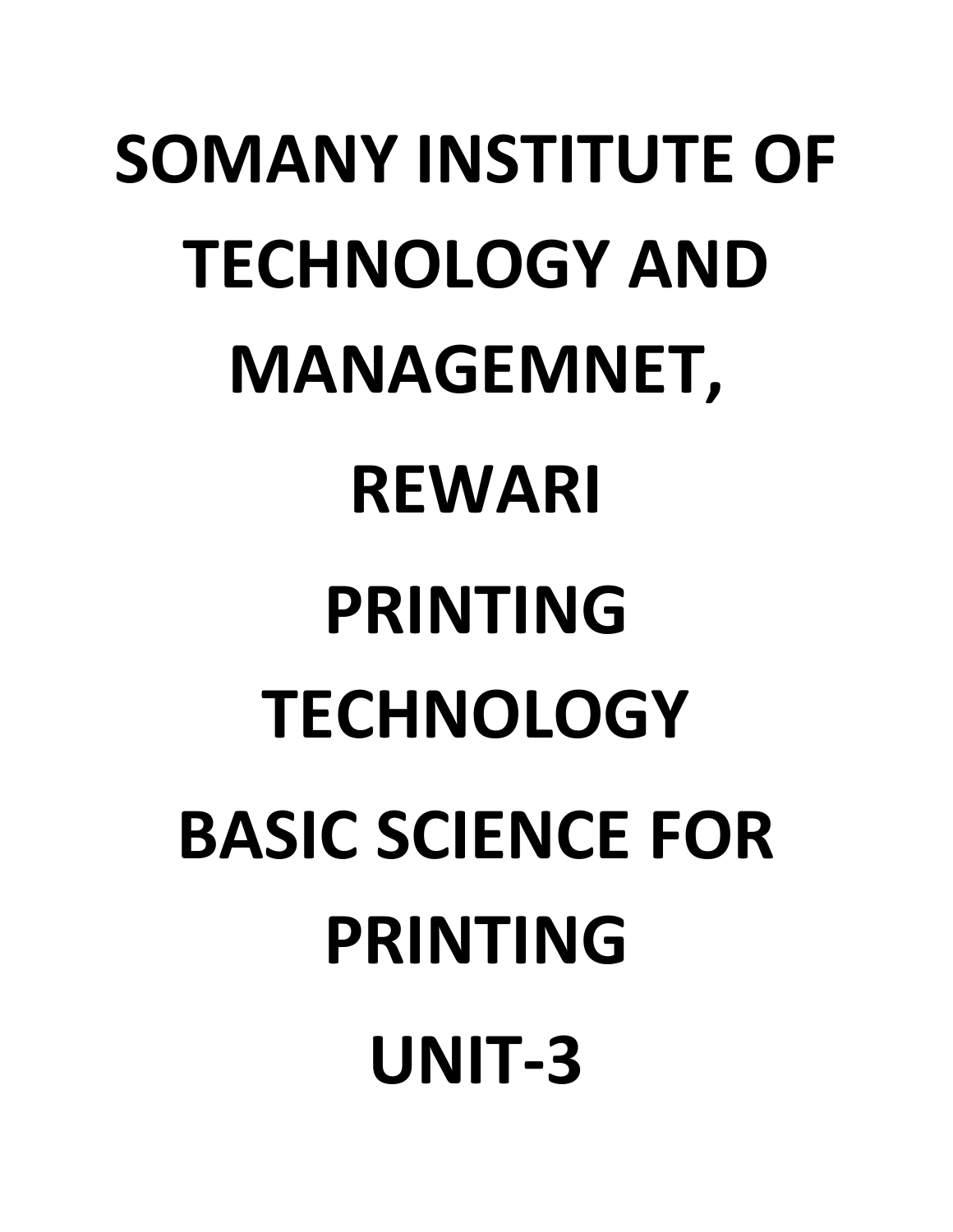Color theory is both the science and art of using color. It explains how humans perceive color; and the visual effects of how colors mix, match or contrast with each other. Color theory also involves the messages colors communicate; and the methods used to replicate color.

In color theory, colors are organized on a color wheel and grouped into 3 categories: primary colors, secondary colors and tertiary colors. More on that later.

#### Via unsplash

–

So why should you care about color theory as an entrepreneur? Why can't you just slap some red on your packaging and be done with it? It worked for Coke, right?

Color theory will help you build your brand. And that will help you get more sales. Let's see how it all works.

# Understanding color

[People decide whether or not they like a](http://twitter.com/share?url=https%3A%2F%2F99designs.com%2Fblog%2Ftips%2Fthe-7-step-guide-to-understanding-color-theory%2F&text=People+decide+whether+or+not+they+like+a+product+in+90+seconds+or+less.+90%25+of+that+decision+is+base%E2%80%A6&via=99designs)  [product in 90 seconds or less. 90% of that](http://twitter.com/share?url=https%3A%2F%2F99designs.com%2Fblog%2Ftips%2Fthe-7-step-guide-to-understanding-color-theory%2F&text=People+decide+whether+or+not+they+like+a+product+in+90+seconds+or+less.+90%25+of+that+decision+is+base%E2%80%A6&via=99designs)  [decision is based solely on color.](http://twitter.com/share?url=https%3A%2F%2F99designs.com%2Fblog%2Ftips%2Fthe-7-step-guide-to-understanding-color-theory%2F&text=People+decide+whether+or+not+they+like+a+product+in+90+seconds+or+less.+90%25+of+that+decision+is+base%E2%80%A6&via=99designs)

Color is perception. Our eyes see something (the sky, for example), and data sent from our eyes to our brains tells us it's a certain color (blue). Objects reflect light in different combinations of wavelengths. Our brains pick up on those wavelength combinations and translate them into the phenomenon we call color.

When you're strolling down the soft drink aisle scanning the shelves filled with 82 million cans and bottles and trying to find your six-pack of Coke, what do you look for? The scripted [logo](https://99designs.com/logo-design) or that familiar red can?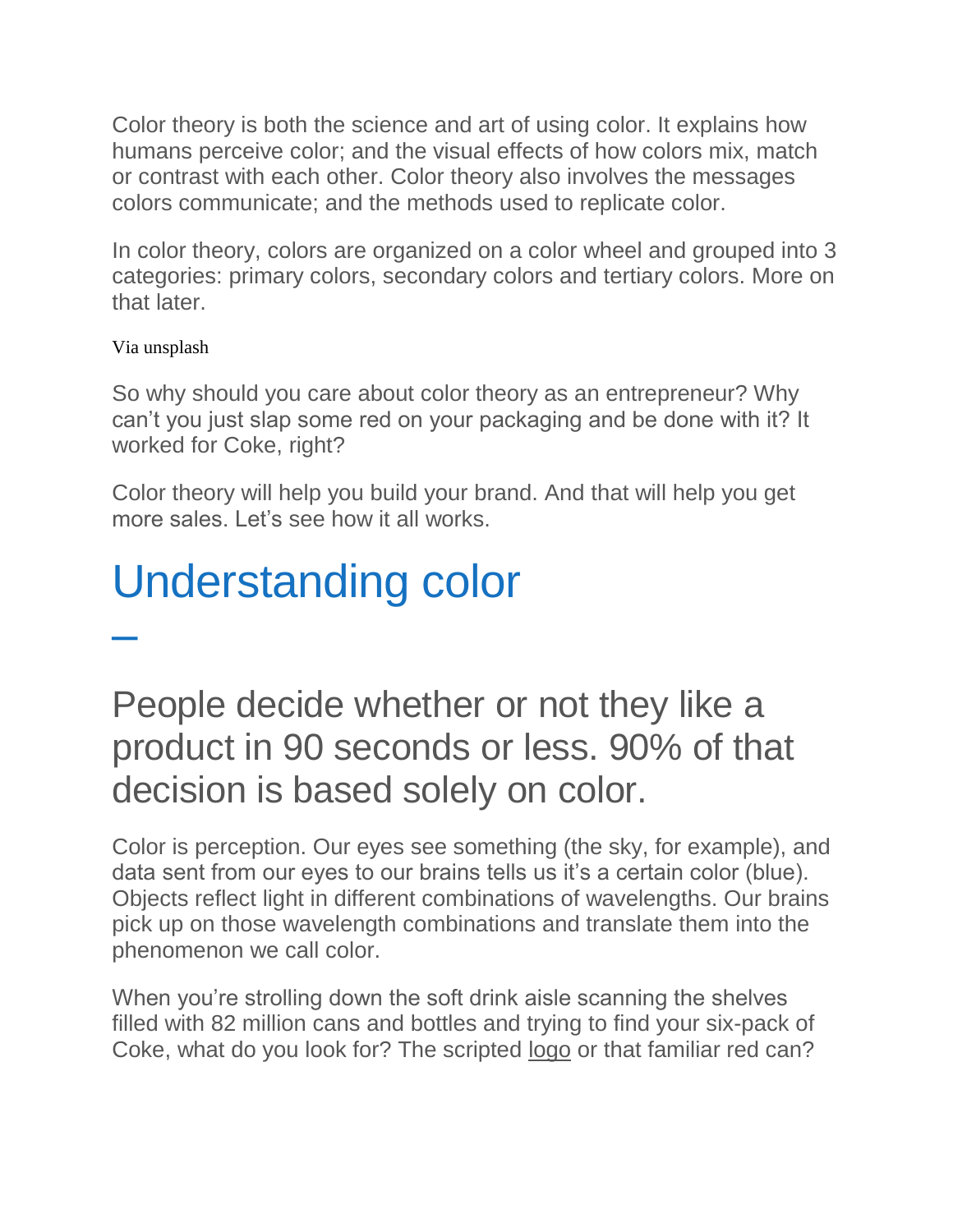People decide whether or not they like a product in 90 seconds or less. 90% of that decision is based solely on color. So, a very important part of your branding must focus on color.

### RGB: the additive color mixing model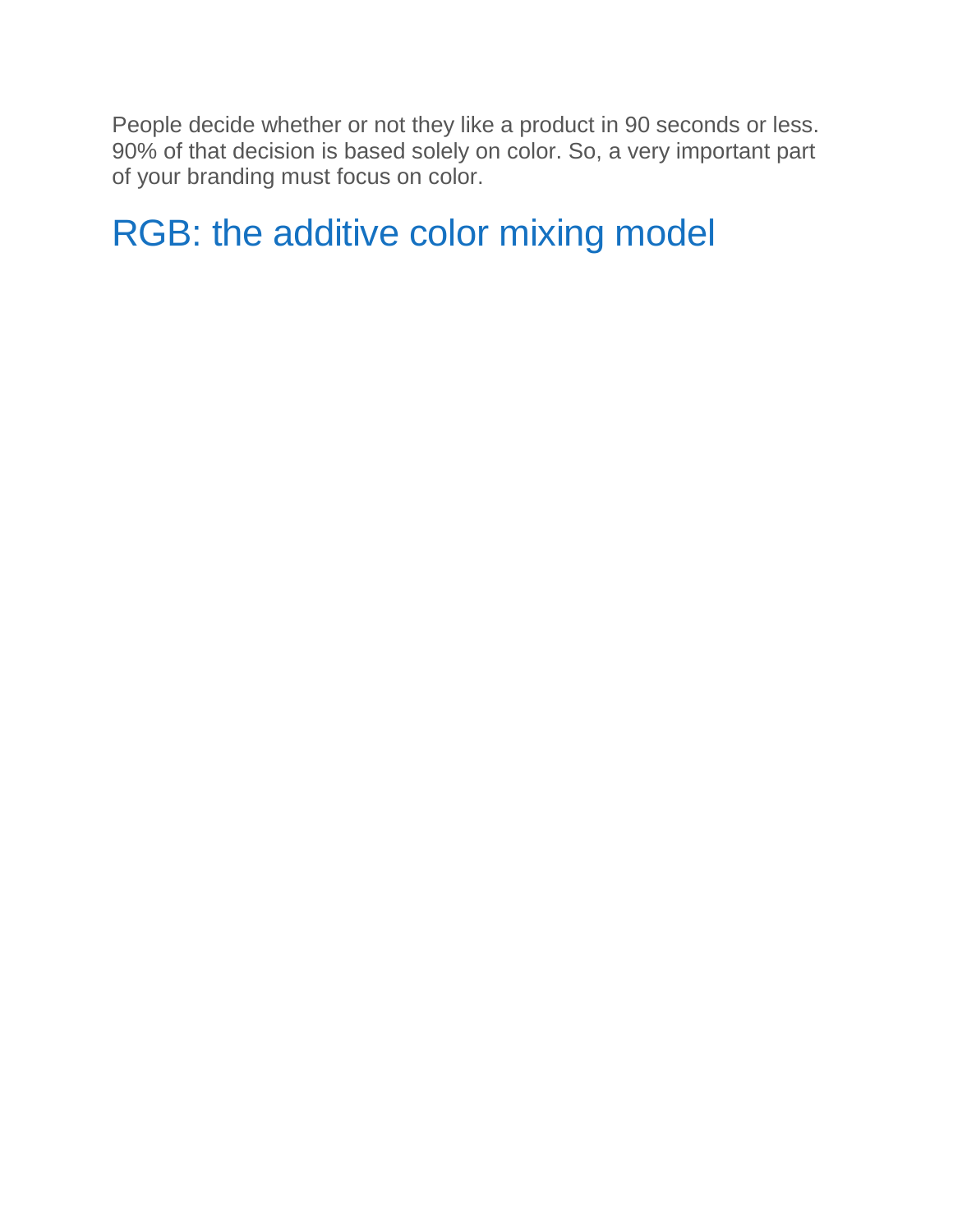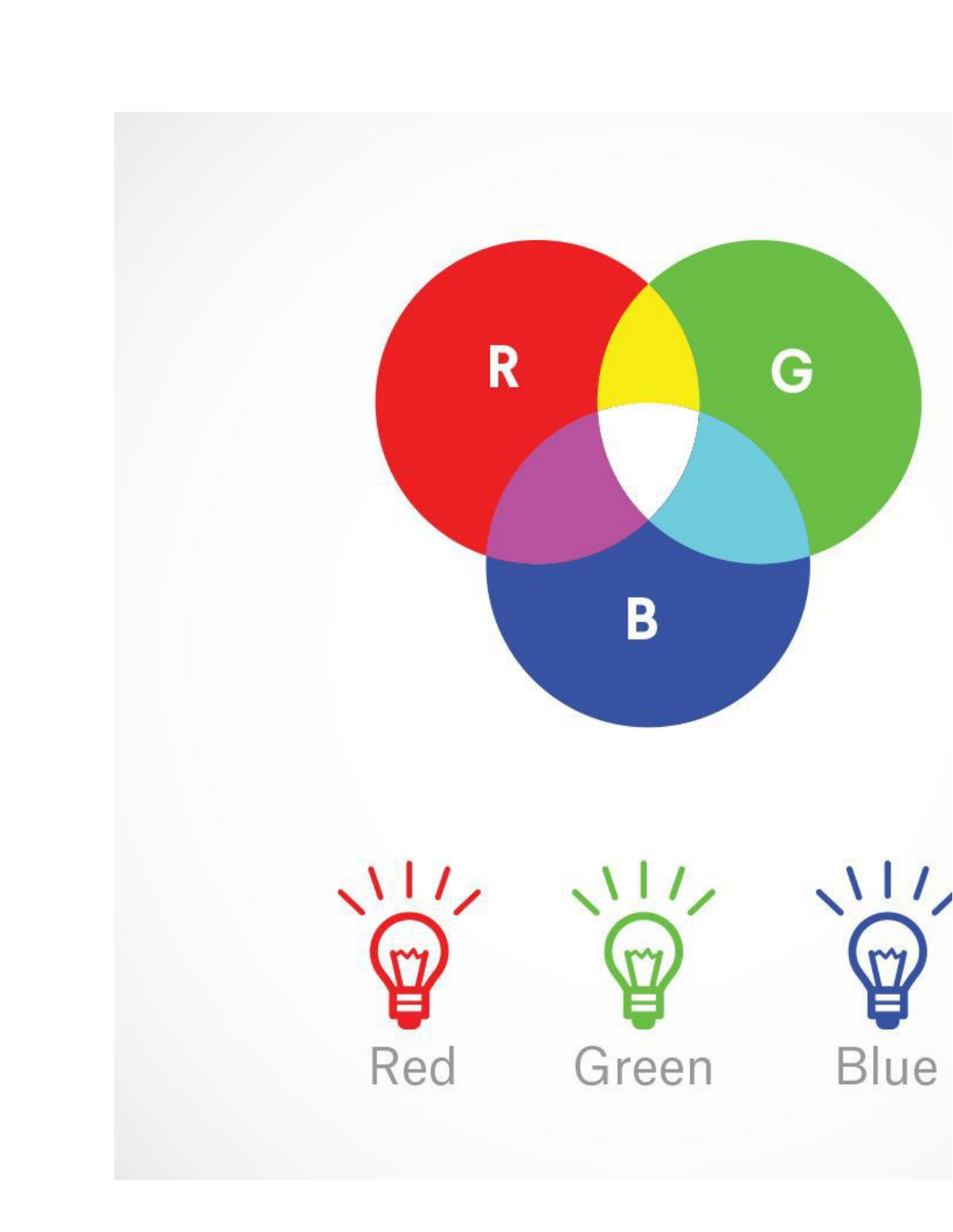Additive color mixing. If you (like me) have a hard time wrapping your head around how red and green mix together to make yellow, watch [this YouTube video.](https://www.youtube.com/watch?v=KZ-mEddsYqo#t=1m24s)

Humans see colors in light waves. Mixing light—or the **additive color mixing model**—allows you to create colors by mixing red, green and blue light sources of various intensities. The more light you add, the brighter the color mix becomes. If you mix all three colors of light, you get pure, white light.

TVs, screens and projectors use red, green and blue (RGB) as their primary colors, and then mix them together to create other colors.

#### Why should you care?

Let's say you have a very distinct brand with a bright yellow logo. If you post the logo on Facebook, Twitter or your website and don't use the correct color process, your logo will appear muddy instead of that bright yellow. That's why, when working with files for any screen, use RGB, not CMYK.

### CMYK: the subtractive color mixing model

Any color you see on a physical surface (paper, signage, packaging, etc.) uses the **subtractive color mixing model**. Most people are more familiar with this color model because it's what we learned in kindergarten when mixing finger paints. In this case, "subtractive" simply refers to the fact that you subtract the light from the paper by adding more color.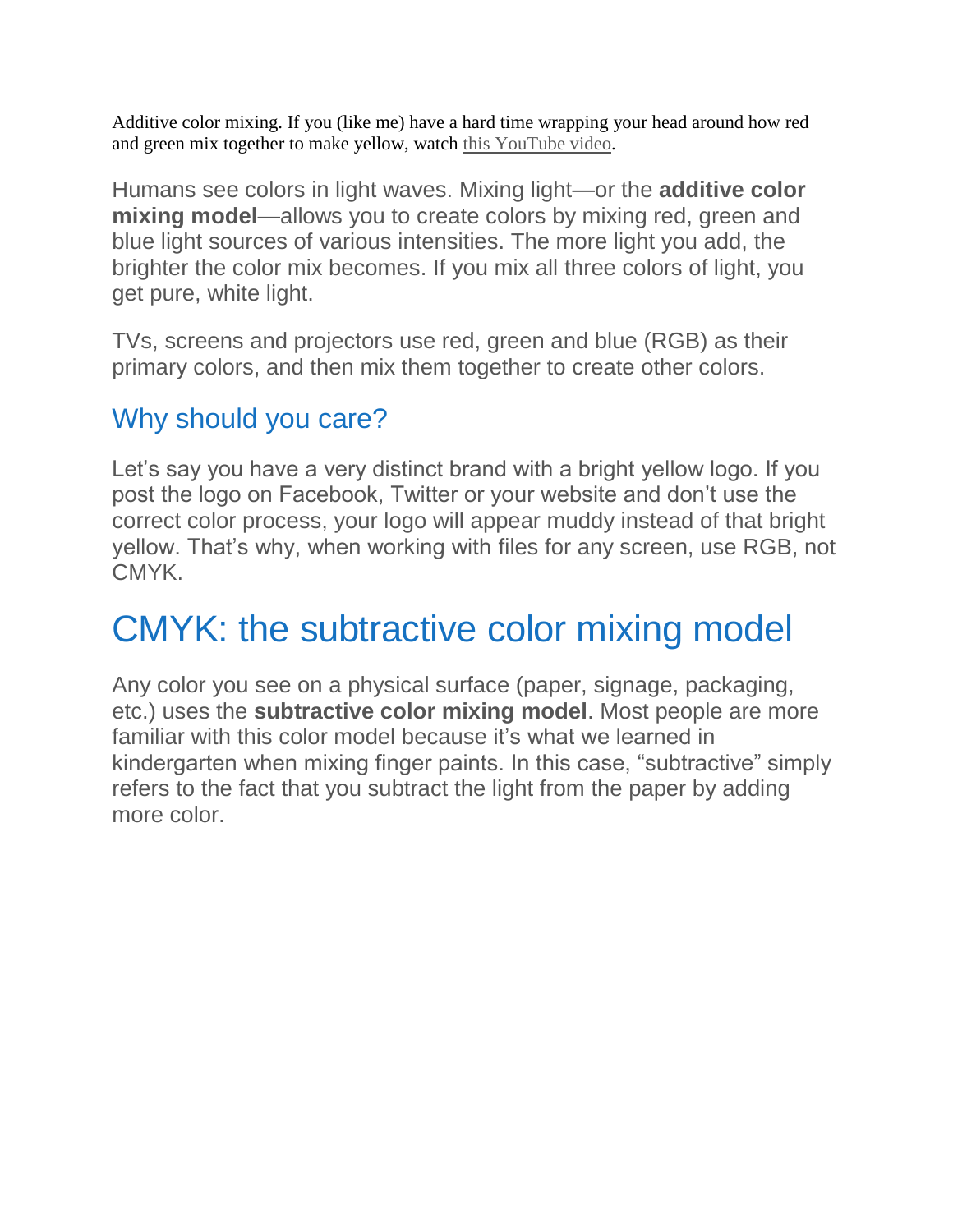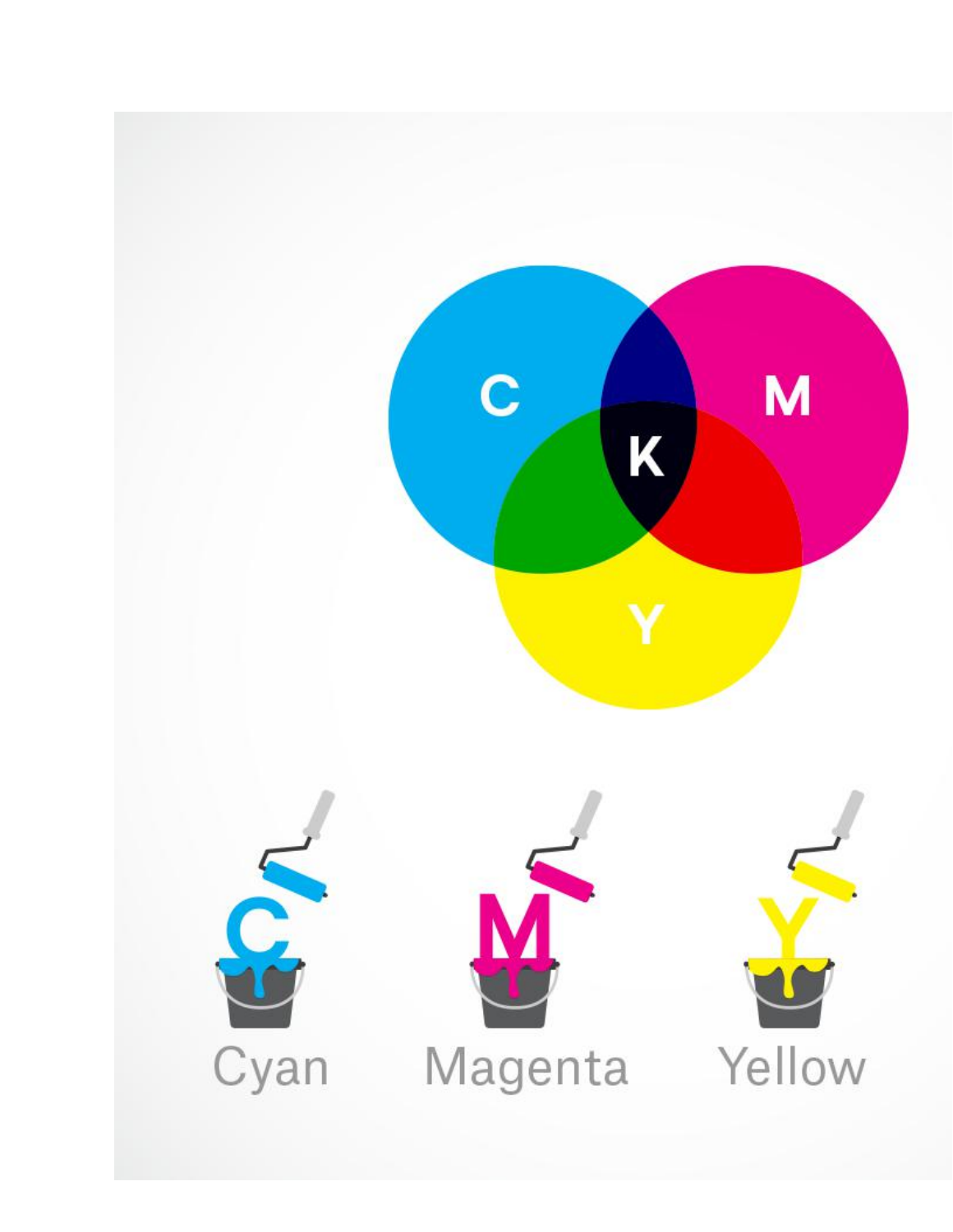Subtractive color mixing is pretty close to the paint mixing we did in grade school. [This](https://www.youtube.com/watch?v=5inTryUaQyg)  [video](https://www.youtube.com/watch?v=5inTryUaQyg) does a great job visualizing the "subtractive" part of it.

Traditionally, the primary colors used in subtractive process were red, yellow and blue, as these were the colors painters mixed to get all other hues. As color printing emerged, they were subsequently replaced with cyan, magenta, yellow and key/black (CMYK), as this color combo enables printers to produce a wider variety of colors on paper.

#### Why should you care?

You've decided to print a full-color brochure. If you're investing all that money into your marketing (printing ain't cheap!), you expect your printer is going to get the colors right.

Since printing uses the subtractive color mixing method, getting accurate color reproduction can only be achieved by using CMYK. Using RGB will not only result in inaccurate color, but a big bill from your printer when you're forced to ask them to reprint your entire run.

# The color wheel

–

I don't know about you, but when I was a kid, the best part about going back to school in the fall was getting that new, pristine 64-count box of Crayola crayons. The possibilities seemed endless. Until I'd inevitably lose the black crayon.

Understanding the color wheel and color harmonies (what works, what doesn't and how color communicates) is just as exciting as that new box of crayons. No really.

Being able to understand the terms and processes that go along with color will help you knowledgeably communicate your vision with your designer, printer, or even (maybe) an Apple Store Genius.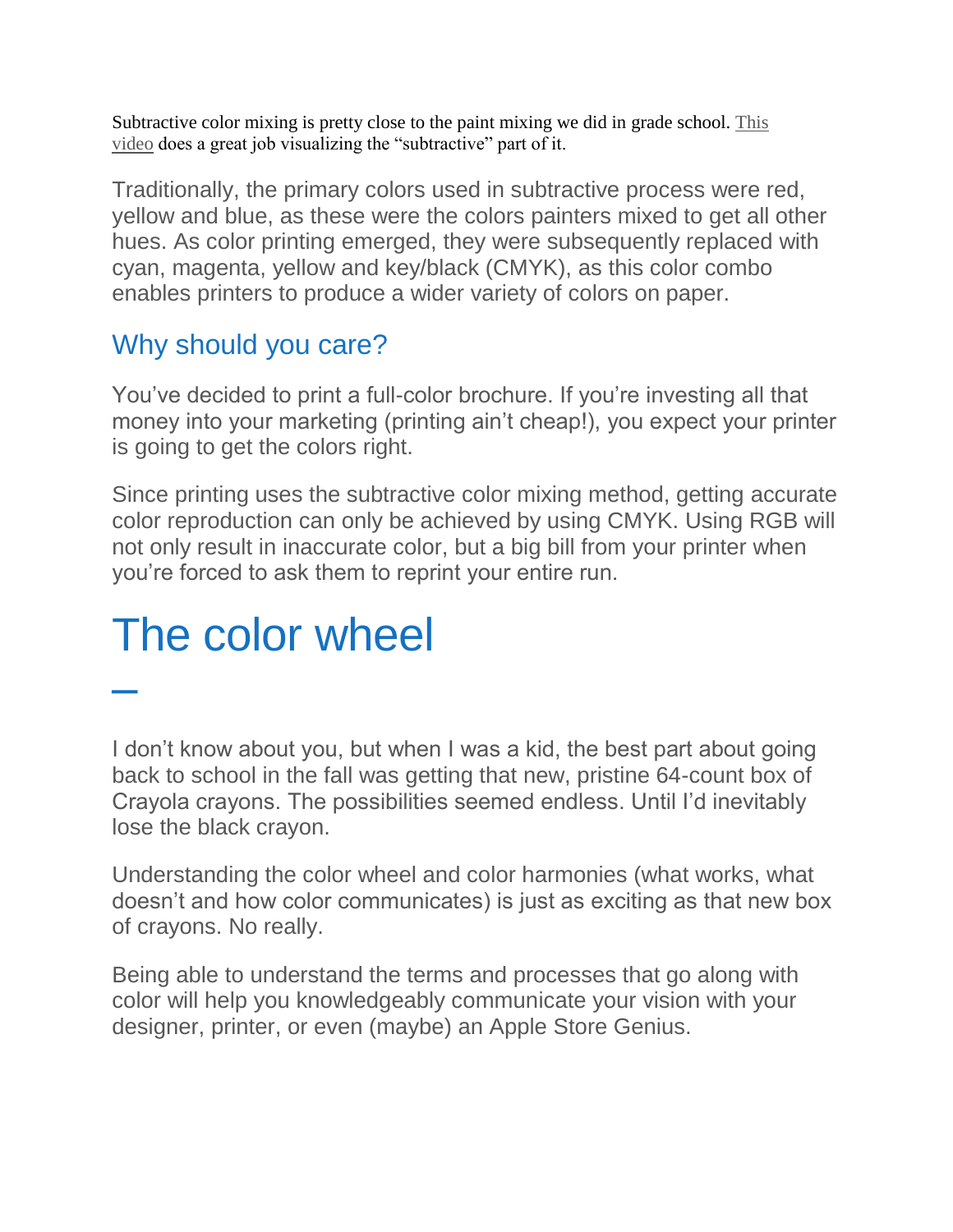## Color wheel basics

The first color wheel was designed by Sir Isaac Newton in 1666 so it absolutely predates your introduction to it in kindergarten. Artists and designers still use it to develop color harmonies, mixing and palettes.

The color wheel consists of three **primary colors** (red, yellow, blue), three **secondary colors** (colors created when primary colors are mixed: green, orange, purple) and six **tertiary colors** (colors made from primary and secondary colors, such as blue-green or red-violet).

Draw a line through the center of the wheel, and you'll separate the **warm colors** (reds, oranges, yellows) from **cool colors** (blues, greens, purples).

Warm colors are generally associated with energy, brightness, and action, whereas cool colors are often identified with calm, peace, and serenity.

When you recognize that color has a temperature, you can understand how choosing all warm or all cool colors in a logo or on your website can impact your message.

### Hue, shade, tint and tone

Let's go back to that 64-pack of crayons from our first day of school. (Remember "raw umber"? What is an umber anyway, and is it actually better raw than cooked?) Anyway, you might be wondering, how we got from the twelve colors on our original color wheel to all those crayons? That's where tints, shades, and tones come in.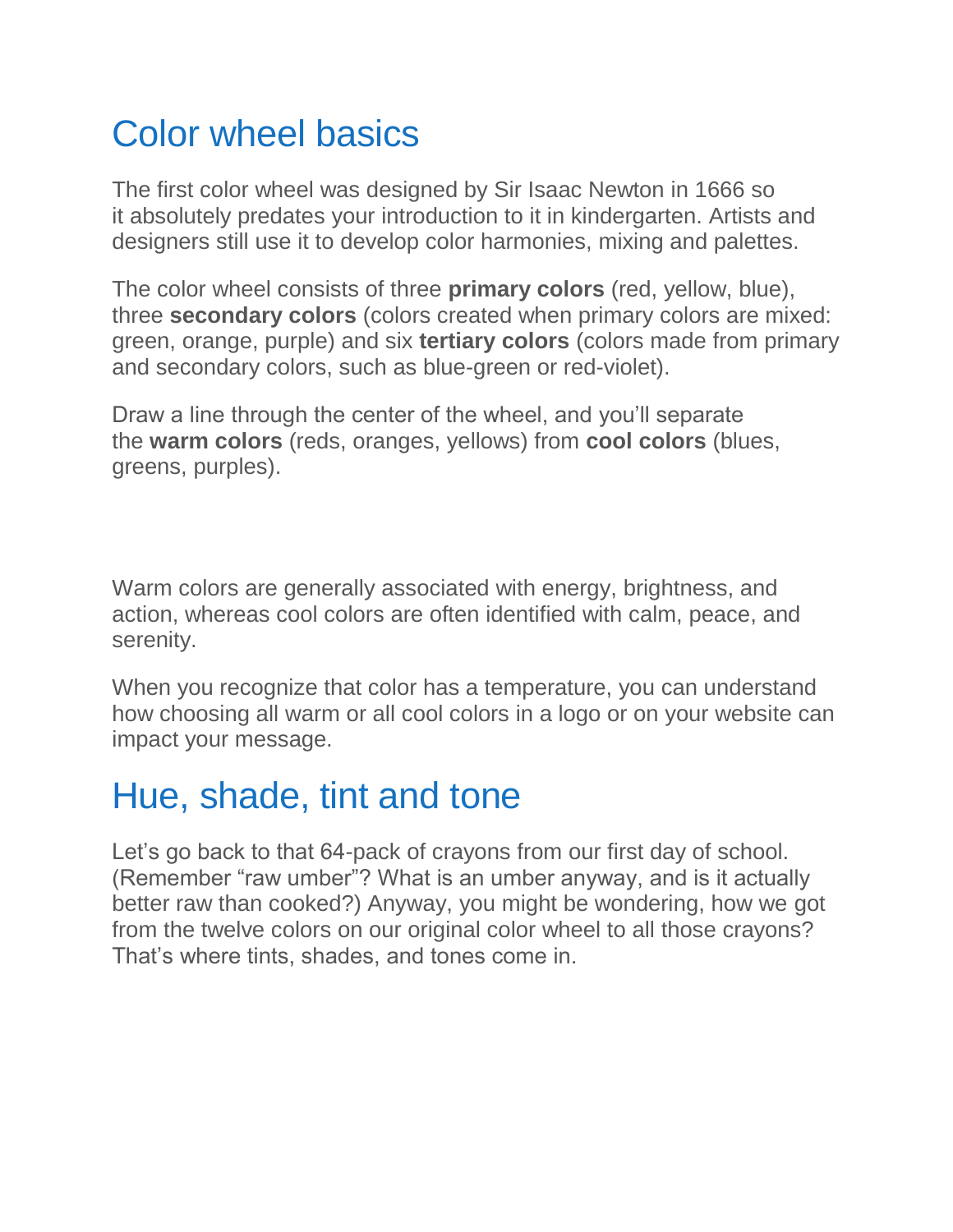

Simply put, tints, tones and shades are variations of **hues**, or colors, on the color wheel. A **tint** is a hue to which white has been added. For example, red + white = pink. A **shade** is a hue to which black has been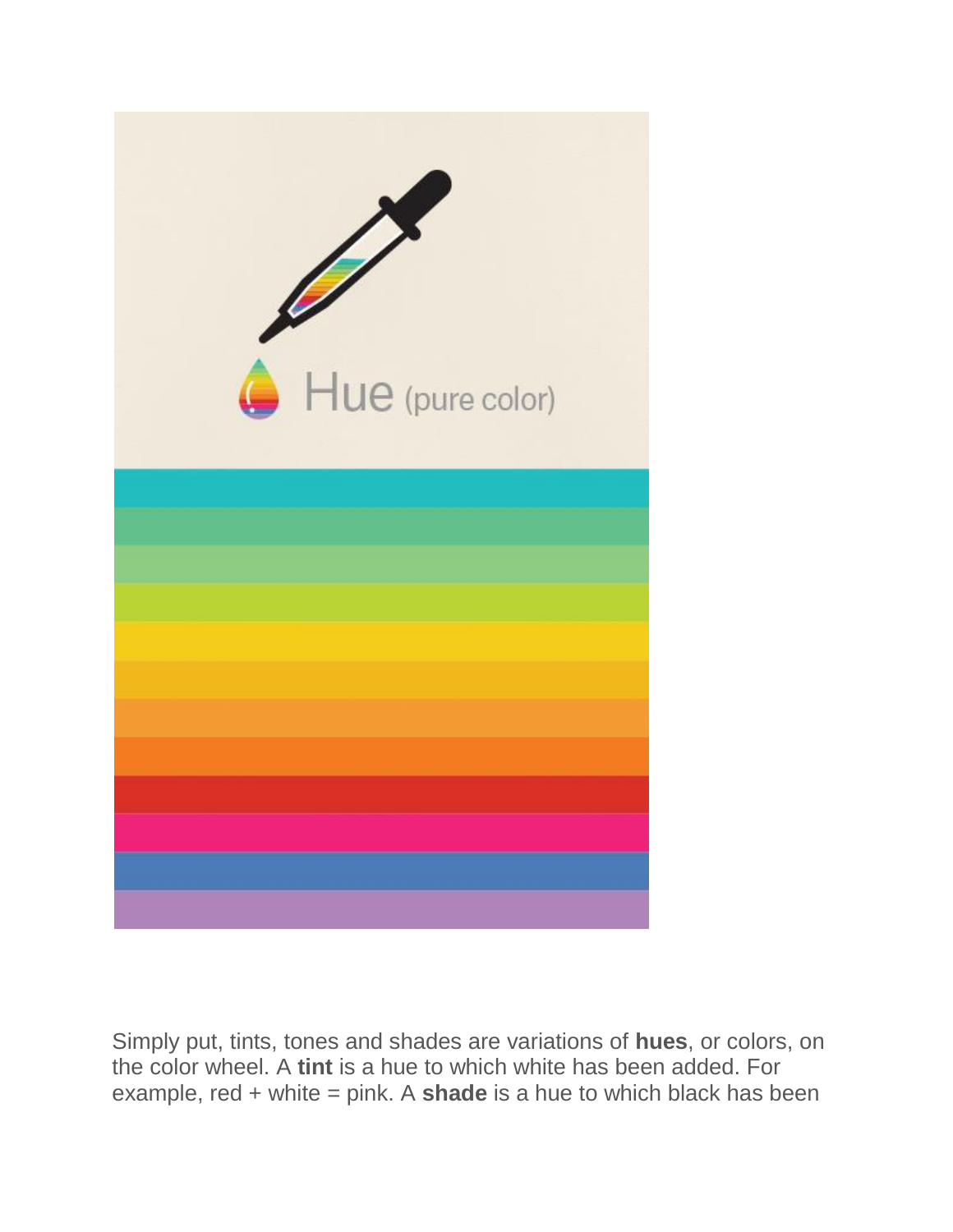added. For example, red + black = burgundy. Finally, a **tone** is a color to which black and white (or grey) have been added. This darkens the original hue while making the color appear more subtle and less intense.

## Color schemes

Let's talk schemes… (And not the kind that cartoon villains concoct. Bwahaha!) We're talking color schemes. Using the color wheel, designers develop a color scheme for marketing materials.

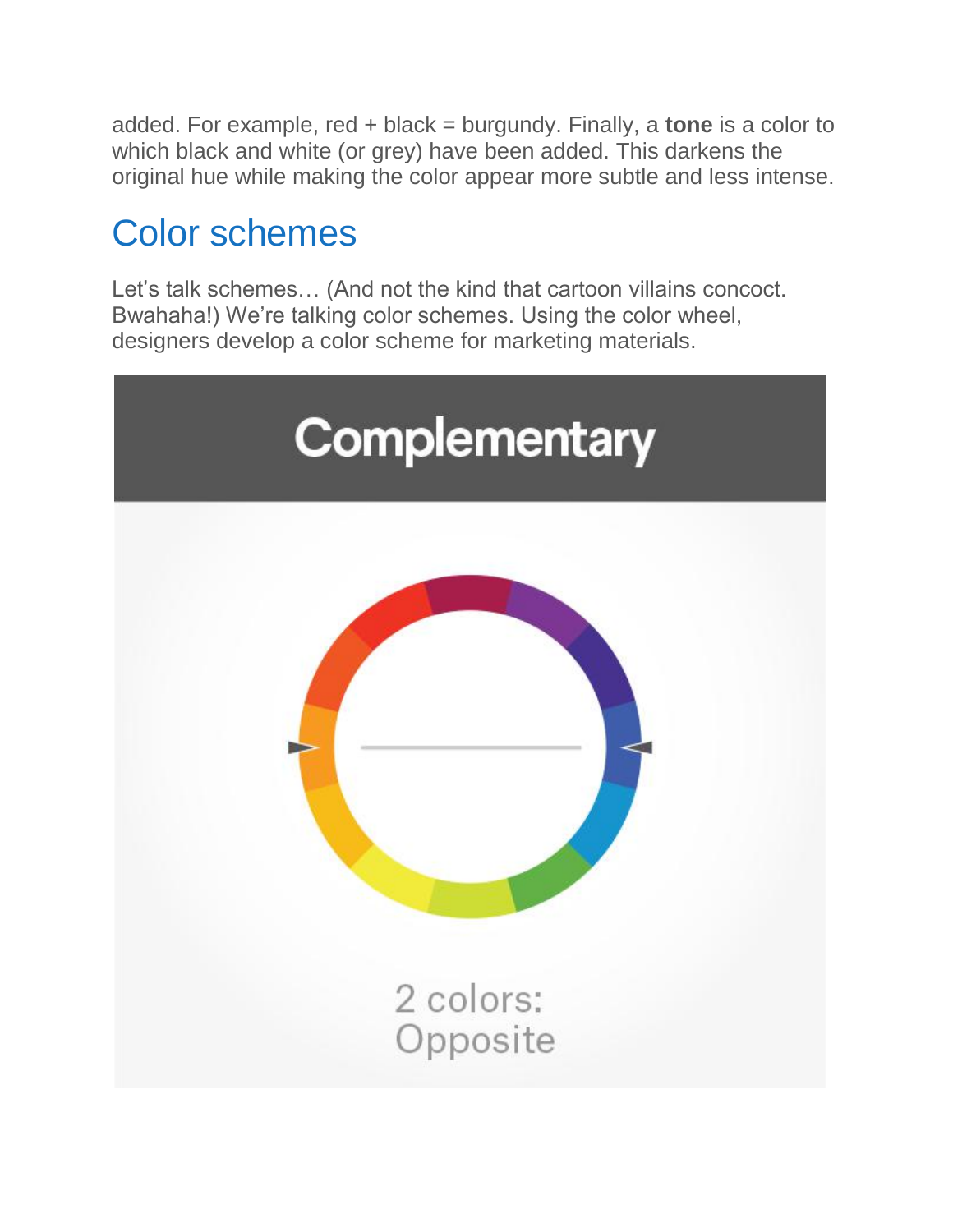# **Analogous**

![](_page_10_Picture_1.jpeg)

3 colors:<br>Side-by-side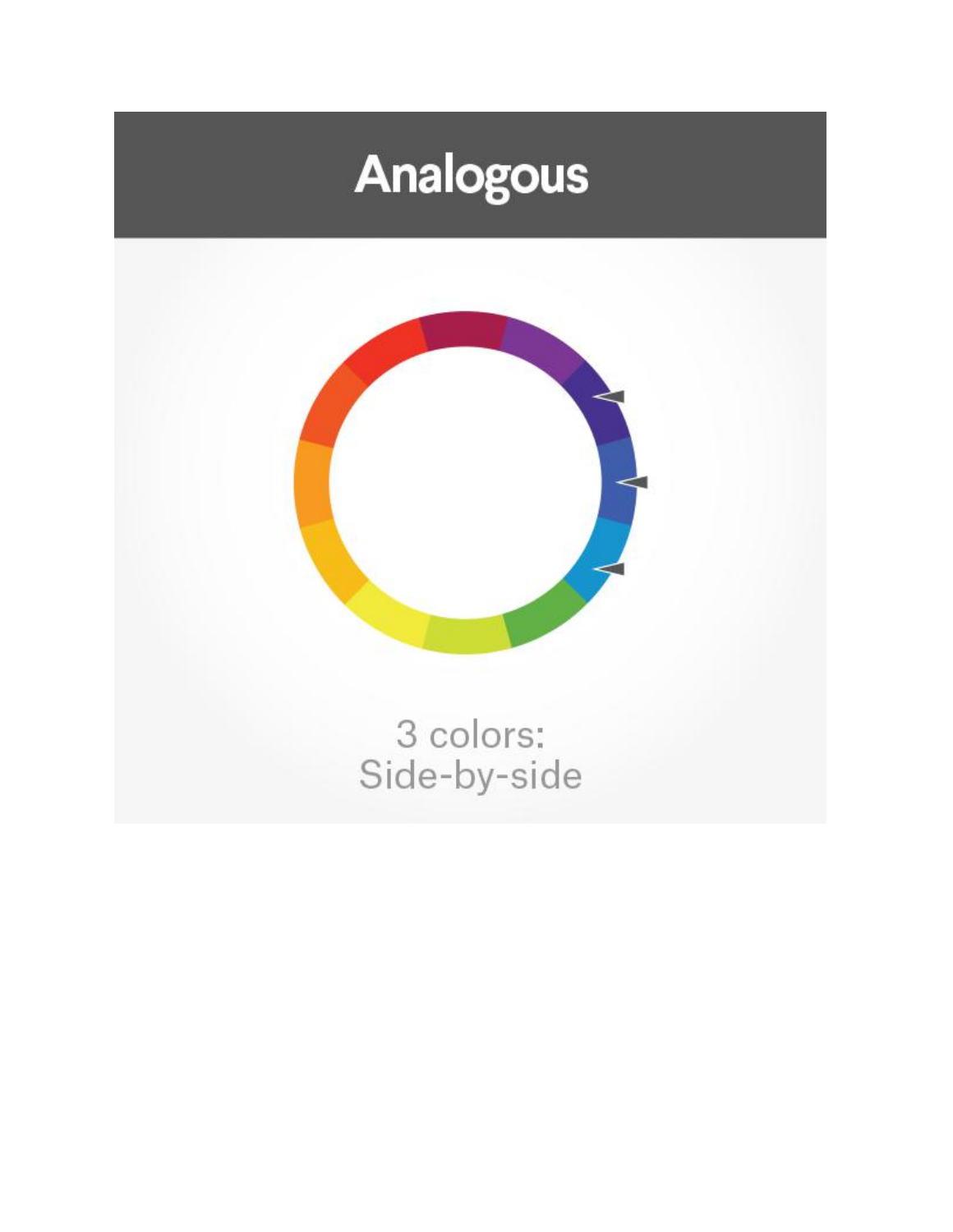![](_page_11_Picture_0.jpeg)

#### Complementary colors

Complementary colors are opposites on the color wheel—red and green, for example.

Because there's a sharp contrast between the two colors, they can really make imagery pop, but overusing them can get tiresome. Think any shopping mall in December. That being said, using a complementary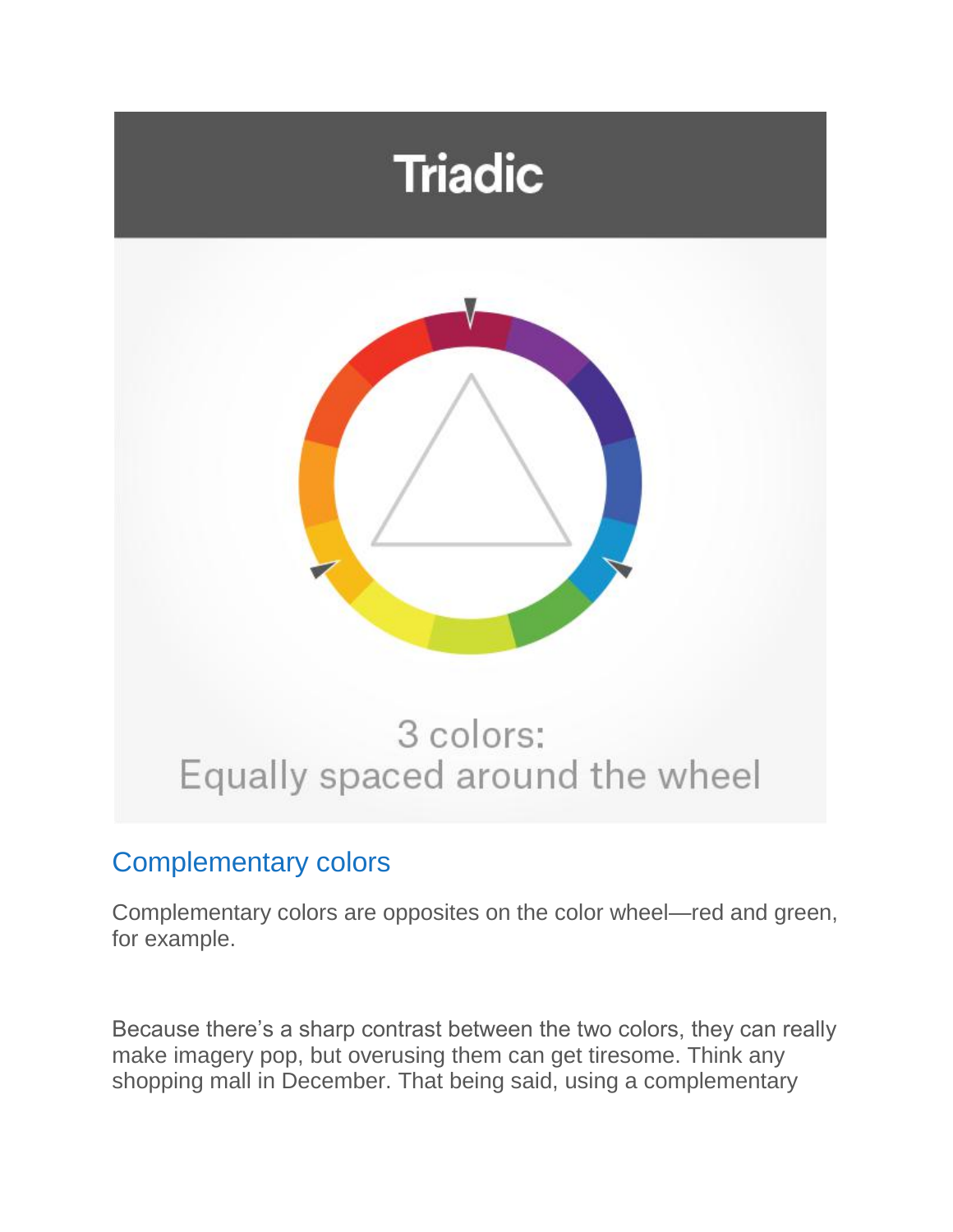color scheme in your business marketing offers sharp contrast and clear differentiation between images.

#### Analogous colors

Analogous colors sit next to one another on the color wheel—red, orange and yellow, for example. When creating an analogous color scheme, one color will dominate, one will support and another will accent. In business, analogous color schemes are not only pleasing to the eye, but can effectively instruct the consumer where and how to take action.

The Tostitos website uses an analogous color scheme. Notice the bright orange navigation bar draws the eye to explore the site, and accentcolored links at the bottom direct hungry consumers with the munchies to "Buy Online."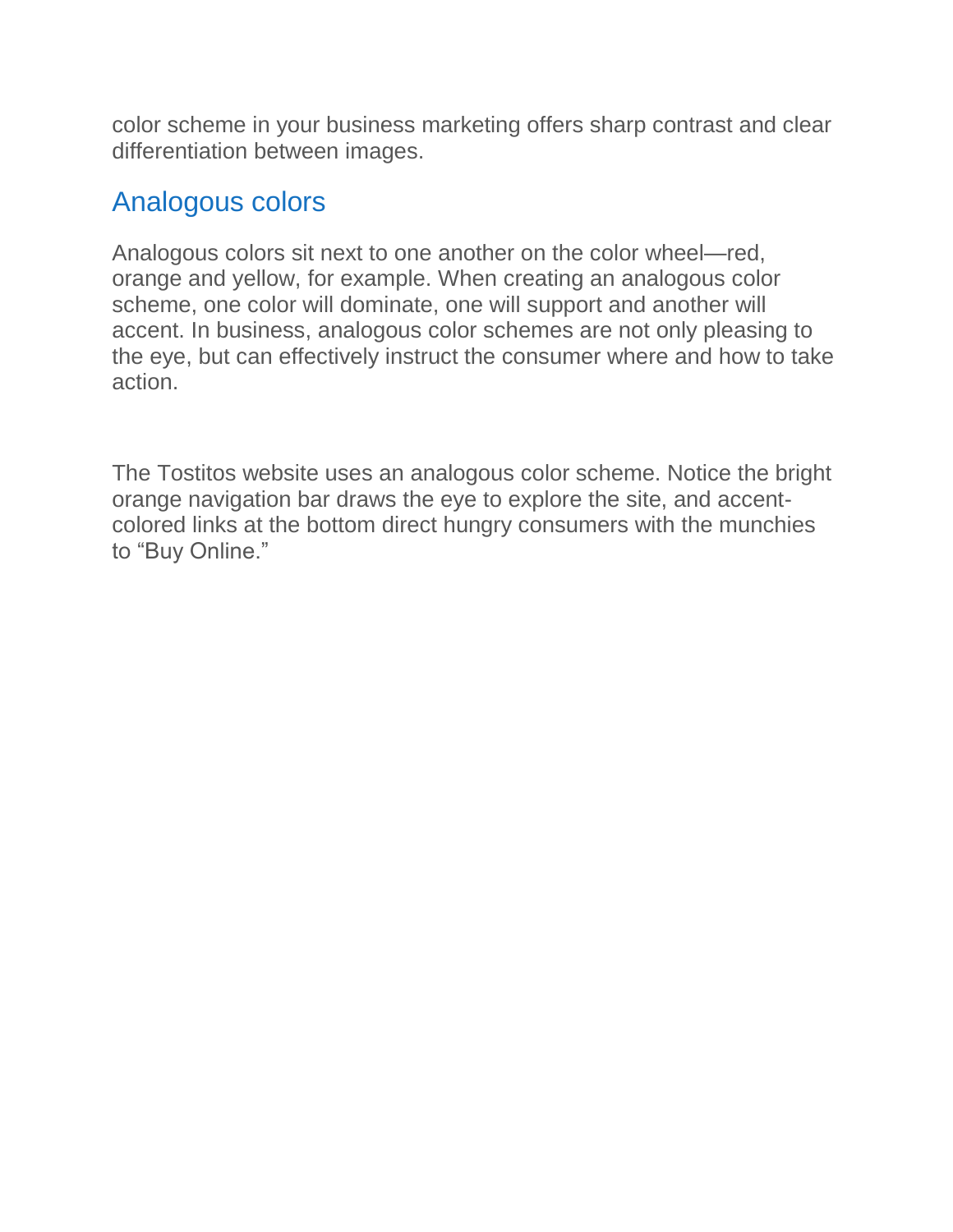![](_page_13_Picture_0.jpeg)

# **HAVE IT YOUR WAY®**

#### Triadic colors

Triadic colors are evenly spaced around the color wheel and tend to be very bright and dynamic.

Using a triadic color scheme in your marketing creates visual contrast and harmony simultaneously, making each item stand out while making the overall image pop.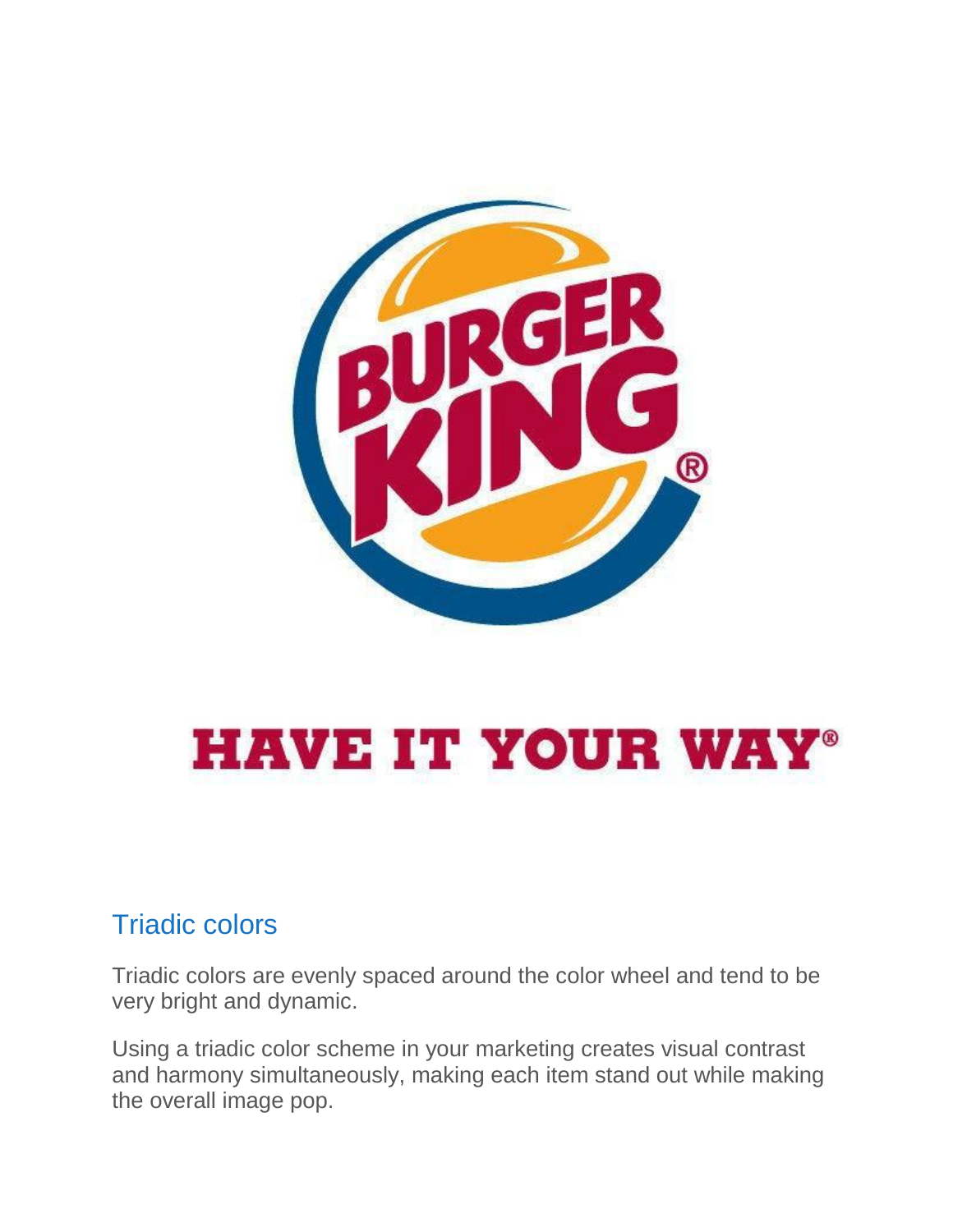Burger King uses this color scheme quite successfully. Hey, is it lunchtime yet?

#### What is Surface Chemistry?

It is the study of the chemical phenomena that occur at the interface of two surfaces which can be solid-liquid, solid-gas, solid-vacuum, liquid-gas, etc. Some applications of surface chemistry are known as surface engineering. There are various phenomena taking place on the surface of a substance and out of them some are:

- [Adsorption](https://byjus.com/jee/adsorption/)
- [Heterogeneous Catalysis](https://byjus.com/jee/catalyst/)
- [Corrosion](https://byjus.com/jee/corrosion/)
- **•** [Crystallization](https://byjus.com/chemistry/crystallization/)

#### Applications of Surface Chemistry

In a wider perspective, surface chemistry deals with the interaction of surfaces of one system with that of the other system. Some phenomena work on this principle such as:

- [Catalysis](https://byjus.com/chemistry/catalysis/)
- [Colloid Formation](https://byjus.com/chemistry/classification-of-colloids/)
- [Electrode Reactions](https://byjus.com/chemistry/electrodes/)
- [Chromatography](https://byjus.com/chemistry/differential-extraction-chromatography/)

Surface Chemistry has a major role in various chemical processes such as:

- Enzymatic reactions at the biological interfaces found in the cell walls and membranes
- In the electronics industry, the use in the surface and interface of microchips used in computers.
- In automobile exhausts, the heterogeneous catalysts found in the catalytic converter for cleaning emissions.

#### Role of Adsorption in Surface Chemistry

Accumulation of species on higher concentration on the surface of a substance due to intermolecular force is known as adsorption. For Example, gases such as H2, O2, N2 adsorbs on the surface of activated charcoal.

Also Read: [Difference between Adsorption and Absorption](https://byjus.com/chemistry/adsorption-absorption-differences/)

**Enthalpy of Adsorption:** Amount of heat energy liberated when one mole of gas is adsorbed on the unit surface area of adsorbent is known as enthalpy of adsorption.

#### Types of Adsorption

Due to the force of interaction between adsorbate and adsorbent, adsorption in surface chemistry is classified into two types.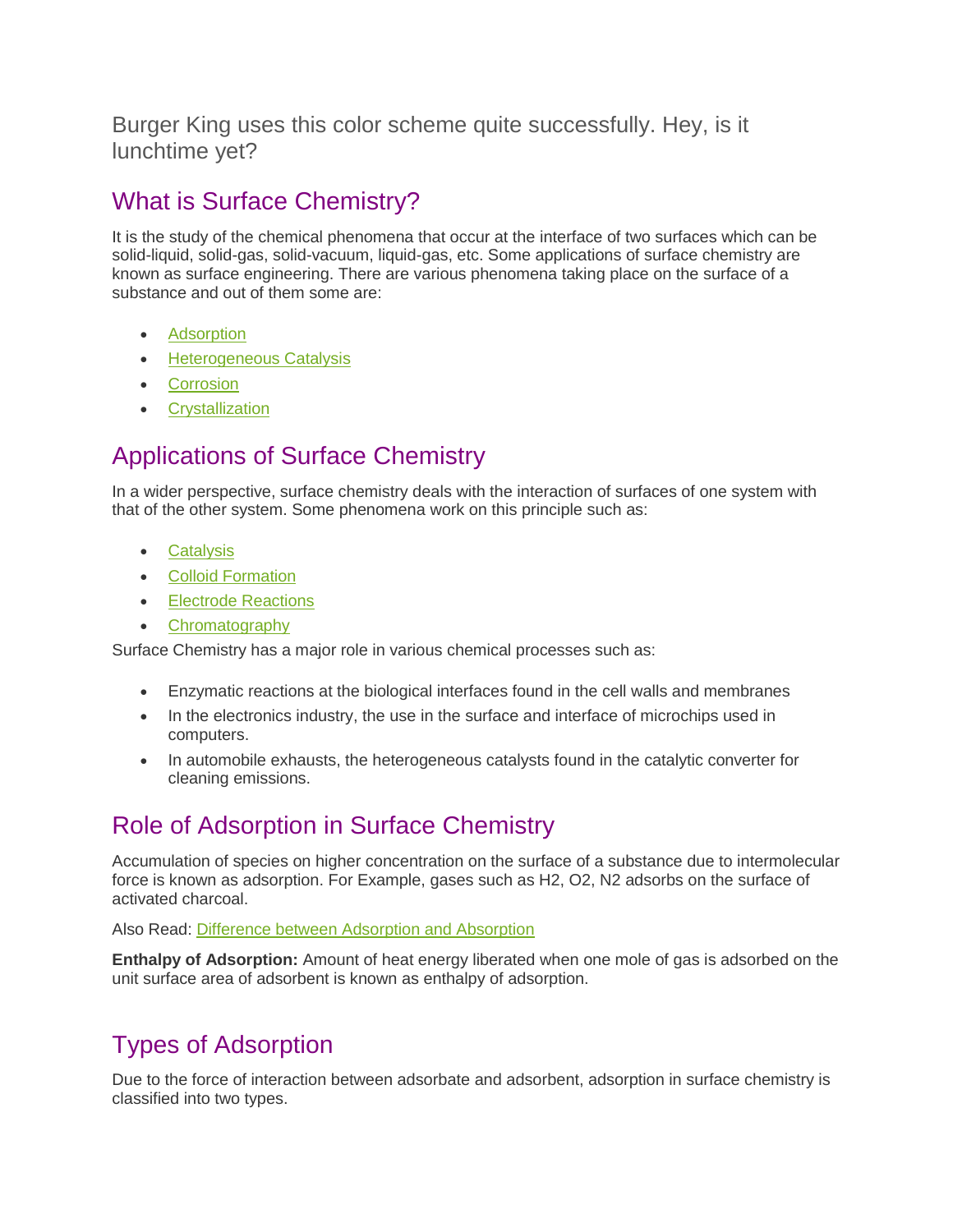#### Physical Adsorption or Physisorption

There exists a weak van der Waals force between adsorbate and adsorbent.

#### Characteristics:

- **Nature of forces:** weak van der Waals forces
- **Specificity:** It is not specific in nature
- **Reversibility:** The process is reversible
- **Layer:** It is a multi-layered process
- **Enthalpy of adsorption:** Low enthalpy of adsorption [20 40 KJ/mole ]
- **The energy of activation:** Very low
- **Desorption:** Very easy
- **Factors affecting:** Surface area of adsorbent nature of adsorbate, pressure, temperature.

#### Chemical Adsorption or Chemisorption

It is due to strong chemical forces between adsorbate and adsorbent.

#### Characteristics:

- **Nature of forces:** Strong chemical forces
- **Specificity:** Highly specific nature
- **Reversibility:** It is irreversible
- **Layer:** It is a single layered process
- **Enthalpy of adsorption:** High enthalpy of adsorption [40 400 KJ/mole]
- **The energy of activation:** Very high
- **Desorption:** Very difficult
- **Factors affecting:** Surface area of adsorbent, nature of adsorbate Temperature.

#### Effects of Pressure and Temperature on Adsorption

#### Effect of pressure on the adsorption of a gas on a solid

The fraction of gas adsorbed is proportional to the pressure of the gas. Adsorption increase with pressure reaches the maximum and becomes constant.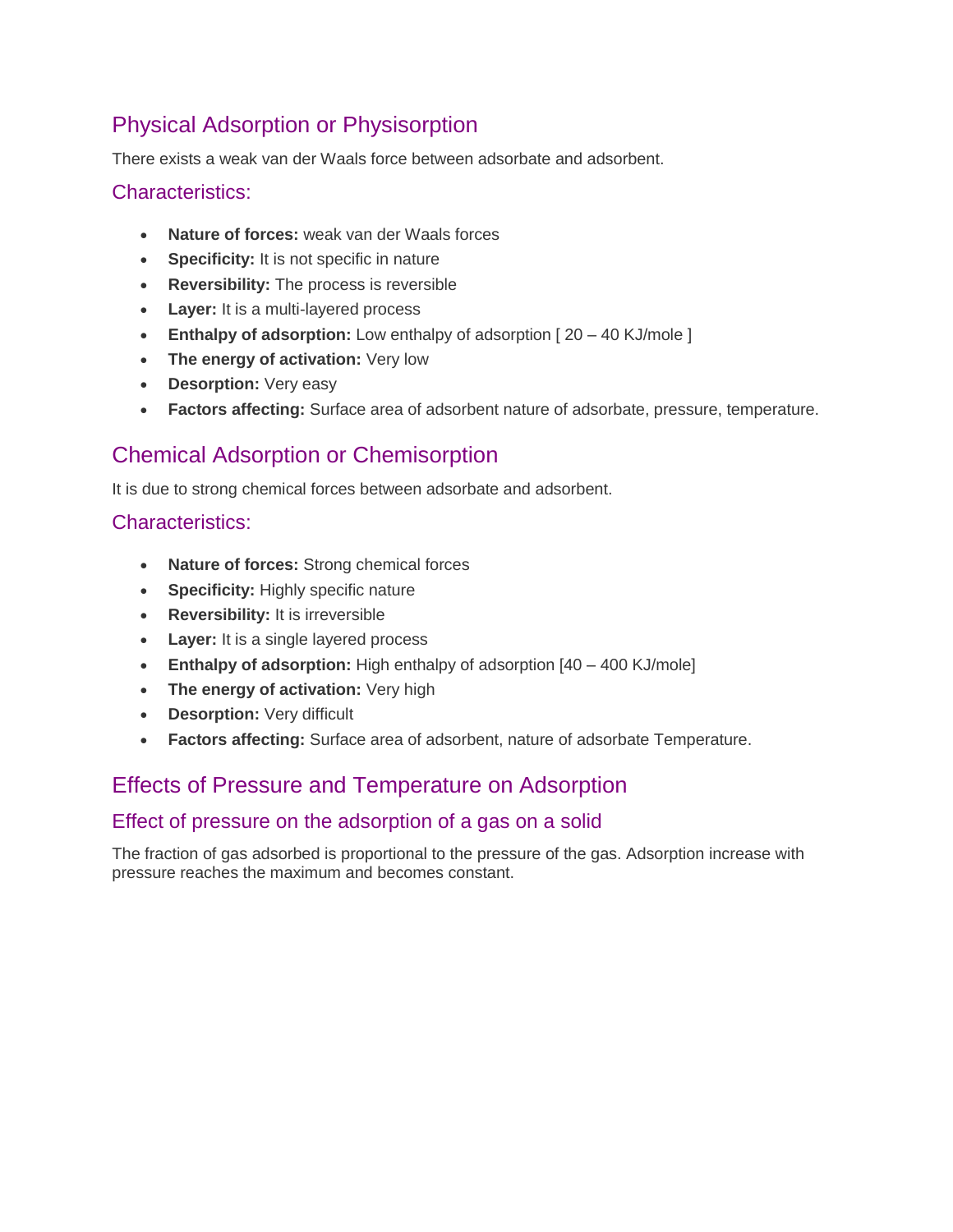![](_page_16_Figure_0.jpeg)

![](_page_16_Figure_1.jpeg)

#### Effect of temperature on adsorption of gases on solid

- Adsorption of gases on solid is always [exothermic.](https://byjus.com/chemistry/exothermic-reaction/)
- Physical adsorption follows Lechatlier Principle, the amount of gas adsorbed decrease with the increase of temperature.
- Chemisorption increases with increase in the temperature. It reaches the maximum and then decreases.
- The curve obtained by plotting fraction of gas adsorbed and temperature at constant pressure is adsorption isobars.

![](_page_16_Figure_7.jpeg)

#### Surface Chemistry Adsorption Isotherms